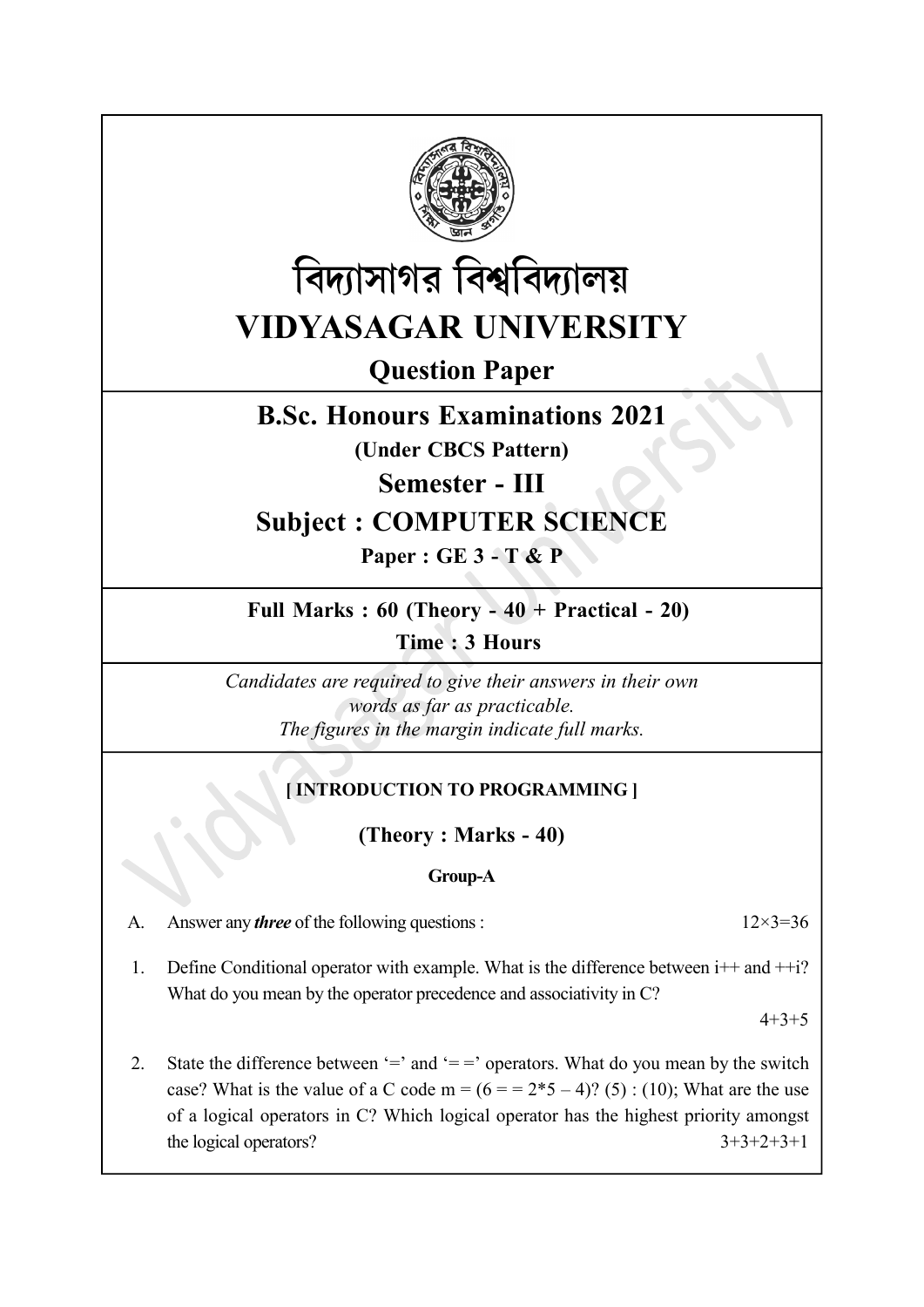- 3. Show the use of the continue statement in C with the help of a proper code example. State two differences between continue and break statements in C. How many different compound operators are available in C? Write a program to find the factorial of a number using dowhile loop.  $4+2+1+5$
- 4. What do you mean by nested loop? State two differences between a while and a do-while loop. State the difference between the statements  $y = a + 1$ ;  $y = ++a$ . Name the situation where the do-while loop is more suitable to use. Write a program to find and print all prime numbers between A and B, where A and B are two integer value entered by user, such that  $A < B$ . 2+2+2+1+5
- 5. (a) Write the differences between procedures oriented programming and object oriented programming.
	- (b) Explain the logical operators with example. 6+6
- 6. State the features of constructor in C++. What is the need for parameterized constructor? Show with the help of an example how you can have a default constuctor and a parameterized constructor in the same class in C++. What is destructor? What do you mean by the term 'function signature'?  $3+2+5=+1+1$

#### Group-B

B. Answer any *two* of the following questions :  $2 \times 2 = 4$ 

- 7. What is function overloading?
- 8. What is library function? Give some examples.
- 9. What is identifier?
- 10. What is recursion?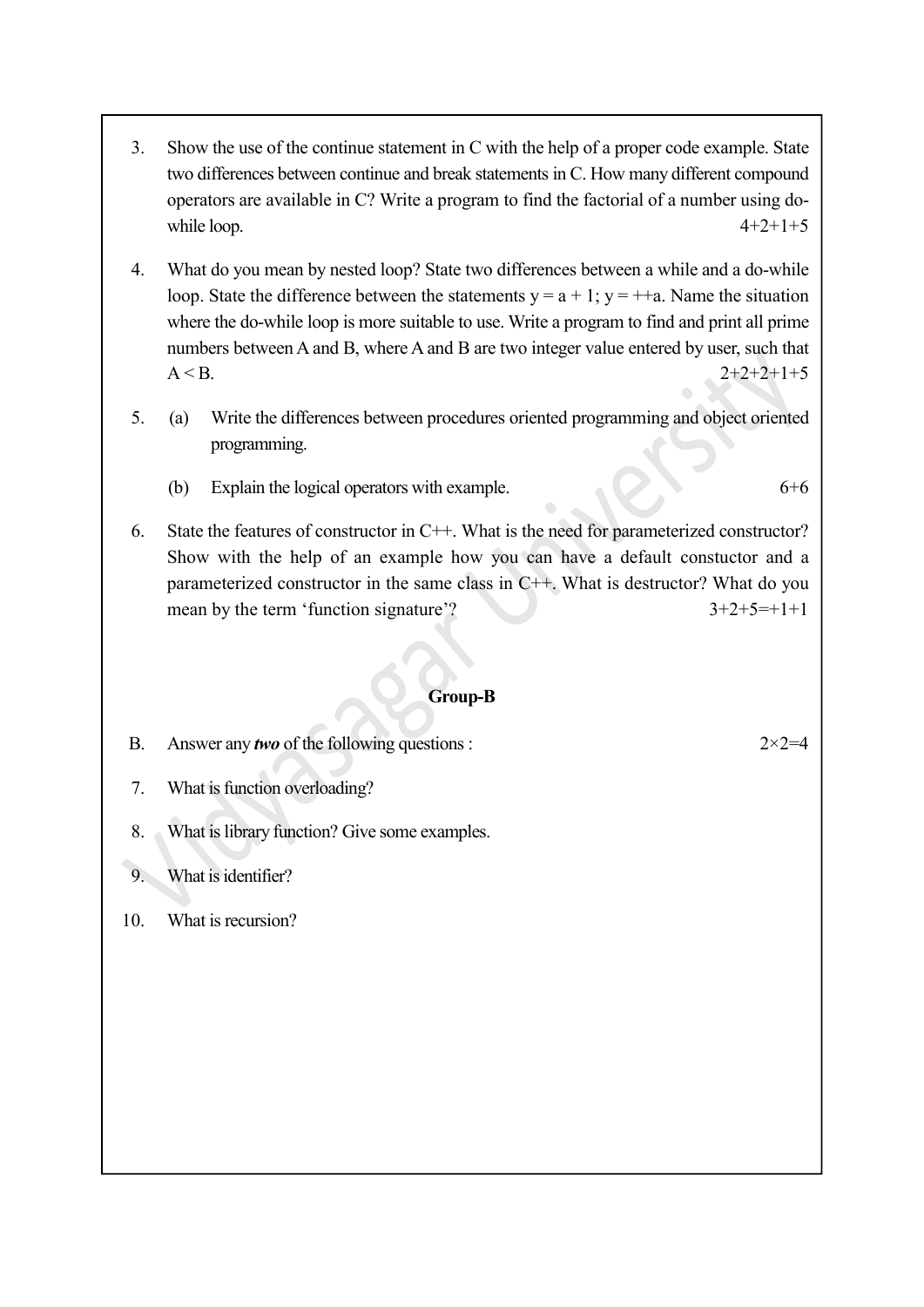### বঙ্গানুবাদ

### ক বিভাগ

নীচের যেকোনো *তিনটি* প্রশ্নের উত্তর দাও :

- $\vert$ া উদাহরণ সহযোগে কন্ডিশনাল অপারেটর এর সংজ্ঞা দাও।  $i++$  এবং  $++i$  মধ্যে পার্থক্য কি? C তে অপারেটর প্রিসিডেন্স এবং অ্যাসোসিয়েটিভিটি বলতে কী বোঝো?  $8 + 0 + 6$
- ২। '=' এবং '= =' অপারেটর দুটির মধ্যে পার্থক্য কি? সুইচ কেস বলতে কী বোঝো? নিম্নোক্ত কোডটির আউটপুট বের করো m =  $(6 = 2*5 - 4)$ ? (5) :  $(10)$ ; C তে লজিক্যাল অপারেটর এর ব্যবহারগুলি লেখ। কোন লজিকাাল অপারেটর এর সর্বোচ্চ প্রায়েরিটি?  $2+2+2+0$

৩। উদাহরণ সহযোগে continue স্টেটমেন্ট এর ব্যাখ্যা করো। 'continue' এবং 'break' স্টেটমেন্ট এর মধ্যে দুটি পার্থক্য লেখ। C তে কত ভিন্ন রকমের কম্পাউন্ড অপারেটর রয়েছে? একটি পূর্ণ সংখ্যার ফ্যাক্টরিয়াল নির্ণয়ের প্রোগ্রাম লেখ।  $8 + 2 + 2 + 6$ 

'Nested loop' বলিতে কি বোঝো? while এবং do-while loop এর মধ্যে দুটি পার্থক্য লেখ। y=a+1;  $8<sup>1</sup>$ এবং y=++a; দুটি স্টেটমেন্ট এর মধ্যে পার্থক্য লেখ। কোন পরিপ্রেক্ষিতে do-while loop বেশি গ্রহণযোগ্য ?  $\bf A$  এবং  $\bf B$  মধ্যবর্তী সকল মৌলিক সংখ্যা বাহির করার একটি প্রোগ্রাম লেখ যেখানে  $\bf A$  এবং  $\bf B$  দুটি পুর পূর্ণ A B + + + +

- (ক) পদ্ধতি ওরিয়েন্টেড প্রোগ্রামিং এবং অবজেক্ট ওরিয়েন্টেড প্রোগ্রামিং এর মধ্যে পাথ্যক্য লিখ।  $\alpha$ 
	- (খ) উদাহরণসহ লজিক্যাল অপারেটর ব্যাখ্যা করো।
- ৬। C++ এ কনস্ট্রাক্টর এর বৈশিষ্ট্যগুলি লেখ। প্যারামিটারাইজড কনস্ট্রাক্টর এর প্রয়োজনীয়তা কি? কিভাবে ডিফল্ট কনস্ট্রাক্টর এবং প্যারামিটারাইজড কনস্ট্রাক্টর একটি ক্লাসে তুমি ডিফাইন করবে সেটা দেখাও। ডেসটাকটর বলতে কী বোঝো? ফানসান সিগনেচার বলতে কী বোঝো?  $2+2+2+3$

### খ বিভাগ

## নীচের যেকোনো *দুটি* প্রশ্নের উত্তর দাও $\,$  :

- ফাংশন ওভারলোডিং বলতে কী বোঝো?  $9<sub>1</sub>$
- লাইব্রেরি ফাংশন কি? কিছু উদাহরণ দাও।  $\mathbf{b}$
- আডেনটিফায়ার কি?  $\geqslant$
- রিকারশান কি?  $501$

 $\xi \times \xi = 8$ 

 $2 \times 9 = 0$ ৬

 $y+y$